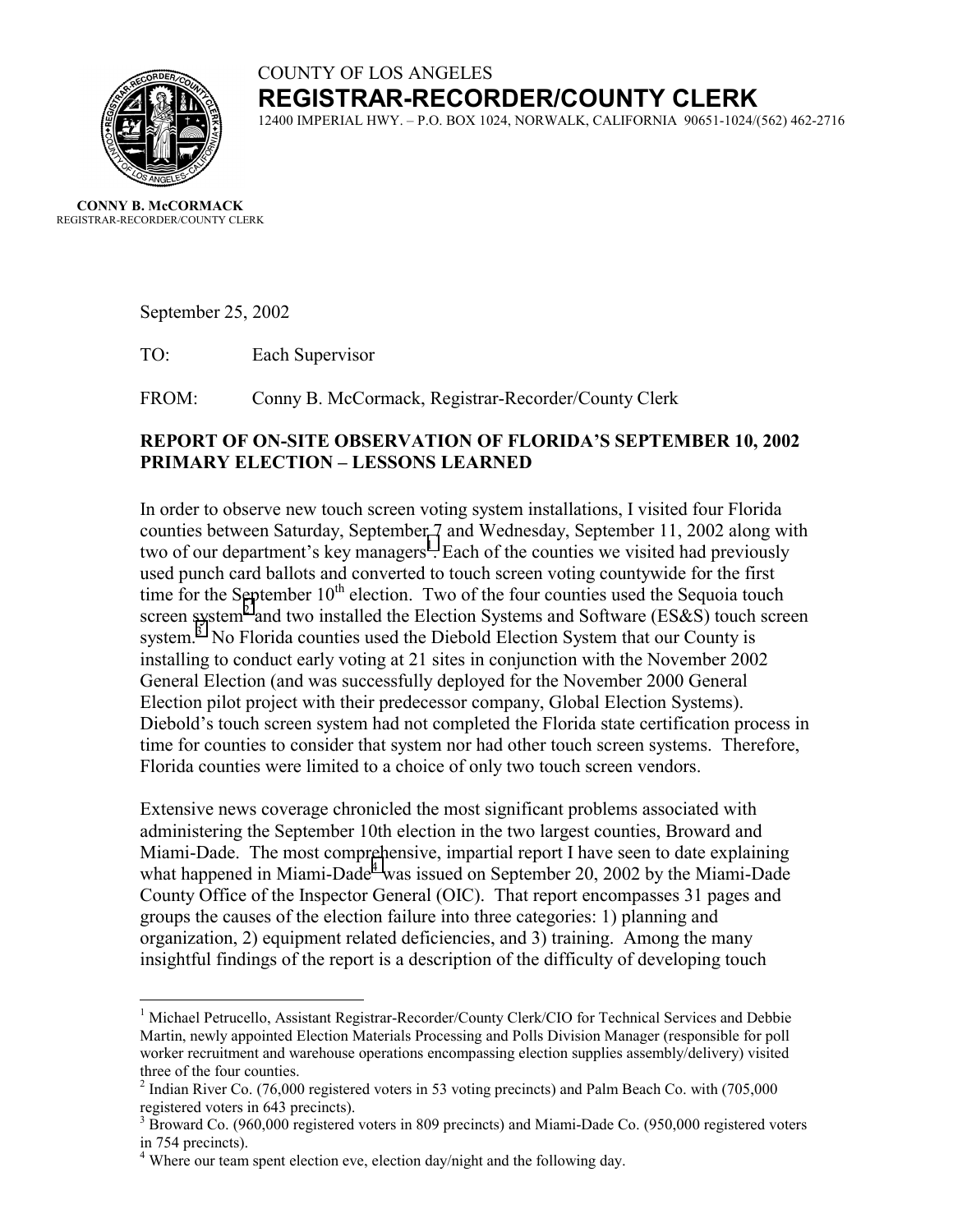Page 2 Observations of Florida's 9/10/02 Election

screen ballot software to accomplish complex ballot layout in more than two languages (Miami-Dade is required to provide three languages compared with seven in Los Angeles County). ES&S admitted that their company did not possess the required tri-lingual capability at the time of Miami-Dade's contract signing in February 2002 but had committed to completing it by May  $2002^5$ . That deadline was missed, resulting in final certification of the tri-lingual ballot design on August 21, less than three weeks before the election.

In previous correspondence to your Board, I have reported that our department is aware of the major challenge vendors face in providing translated ballots in numerous languages on touch screen devices. This limitation was the reason why only two of the four certified touch screen vendors in California, Diebold and ES&S, competed for the County's touch screen early voting contract signed by your Board in April 2002. Only one, Diebold, was able to demonstrate multiple language capability using our County's actual ballot with hundreds of separate ballot combinations.

As our team observed, and as was revealed in the OIG report, the final ES&S tri-lingual ballot software for Miami-Dade County altered the equipment boot up time from approximately one minute to six minutes per regular voting device and 23 minutes for the voting devices with audio capability (to allow blind voters to cast ballots independently). Additionally, boot up activation had to occur sequentially, not simultaneously, for each voting device. Many voting locations had more than 20 voting devices requiring 2+ hours to boot up machines if done properly. We observed a significant number of poll workers who were unable to follow the instructions and, consequently, booted up the equipment improperly (primarily by pulling out equipment activator devices prior to six minutes per machine).

This resulted in the inability at the end of voting to collect or "harvest" all the votes from all the machines. Consequently votes remained in numerous machines (on hard drives and flash memory cards). Due to the 48 lb. weight of the touch screen voting devices they were left at the polling sites unattended at the end of the voting day as is the norm with all touch screen voting systems. Those devices containing uncounted votes were not fully retrieved and returned to the voting equipment warehouse for several days, in effect breaking the chain of ballot custody. Thousands of additional votes were "harvested" from dozens of precincts in both Miami-Dade and Broward counties in the days after the election.

The following is a summary of findings and lessons learned:

New System Implementation Rushed – Insufficient time was available to make necessary changes to all voting preparations and procedures when switching from punch cards to touch screens. There was only 7-10 months available from contract signing until election

<sup>1</sup>  $<sup>5</sup>$  Broward Co. did not have this problem as the ballot was bi-lingual, not tri-lingual.</sup>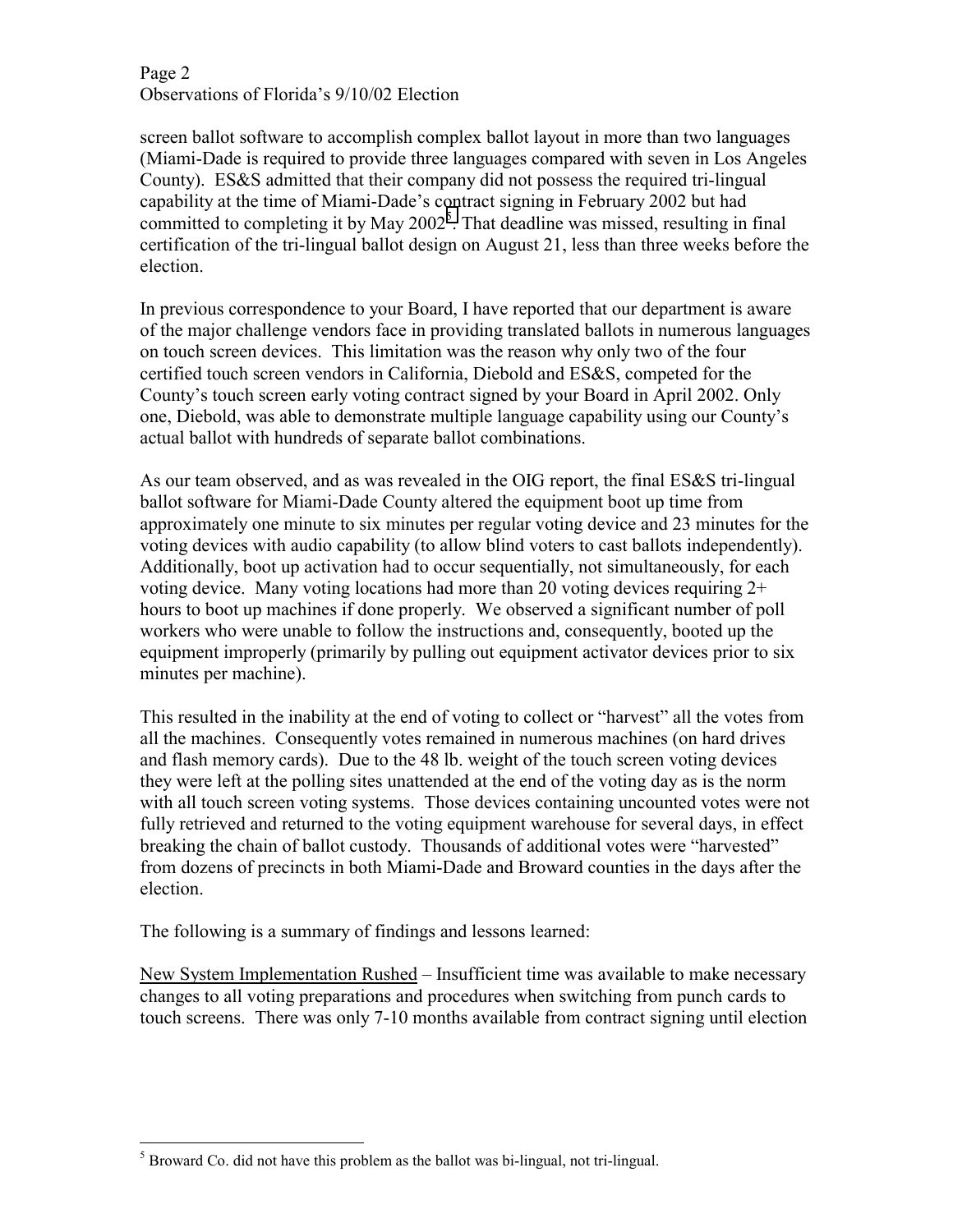### Page 3 Observations of Florida Election

 $\overline{a}$ 

day in Miami and Broward counties, respectively, (the two largest in the state). This timeline proved woefully inadequate.

- Complete Paradigm Shift For election staff AND poll workers everything changed. This resulted in numerous problems including insufficient time for thorough training, especially of poll workers. Small Florida counties were successful in implementing touch screen systems primarily because 1) they have the capability of conducting more thorough poll worker training closer to election day which aids retention of information; and 2) ballots are less complex and in English only which requires much simpler operating software. Poll worker training encompassed 12 hours in Pascoe and Sarasota counties (like Broward and Miami-Dade they used the ES&S iVotronic system). However, such extensive training is virtually impossible in large counties due to the thousands of poll workers that must be trained (approximately 23,000 poll workers are needed for our County). Some touch screen systems are more complicated for the poll worker to use than others. It is exponentially more difficult to implement new voting systems in large counties due to such logistical issues.
- Vendor Issues In general, touch screen vendors sell voting equipment; however, they need to sell complete voting systems. Processes routinely not a part of vendor expertise/contractual obligation, but which are vitally important to guarantee success include: vendor provision of fully developed procedures and manuals for election staff and poll workers, comprehensive warehouse design/space configuration recommendations, fully tested remote transmission of election results via modems, recommendations for configuration and procedures for poll workers to drop off ballots<sup>6</sup> at collection sites, etc.
- Operating Costs Escalate All the counties we visited reported the need for more, not less, election staff to operate touch screen systems than punch cards and stated the need is for higher level staff. All indicated their significant labor cost increases would be on-going and were not associated with first time deployment.
- Impact of Redistricting Both Florida's September Primary and California's March Primary Elections immediately followed the dicennial redistricting process which results in massive changes to voters' polling places (20% of our voters were assigned unfamiliar polling locations and up to 30% were impacted in South Florida as a result of required re-precincting following legislative boundary changes due to redistricting). As our Primary Election voter turnout was only 25% and is expected to be 50%+ for the upcoming General Election, the other 25%+ who have yet to vote

<sup>&</sup>lt;sup>6</sup> We observed poll worker confusion at the end of the voting day as to what constituted the "voted ballots"was it the activator devices, flash cards, or what? With paper based voting systems this issue has never been a factor.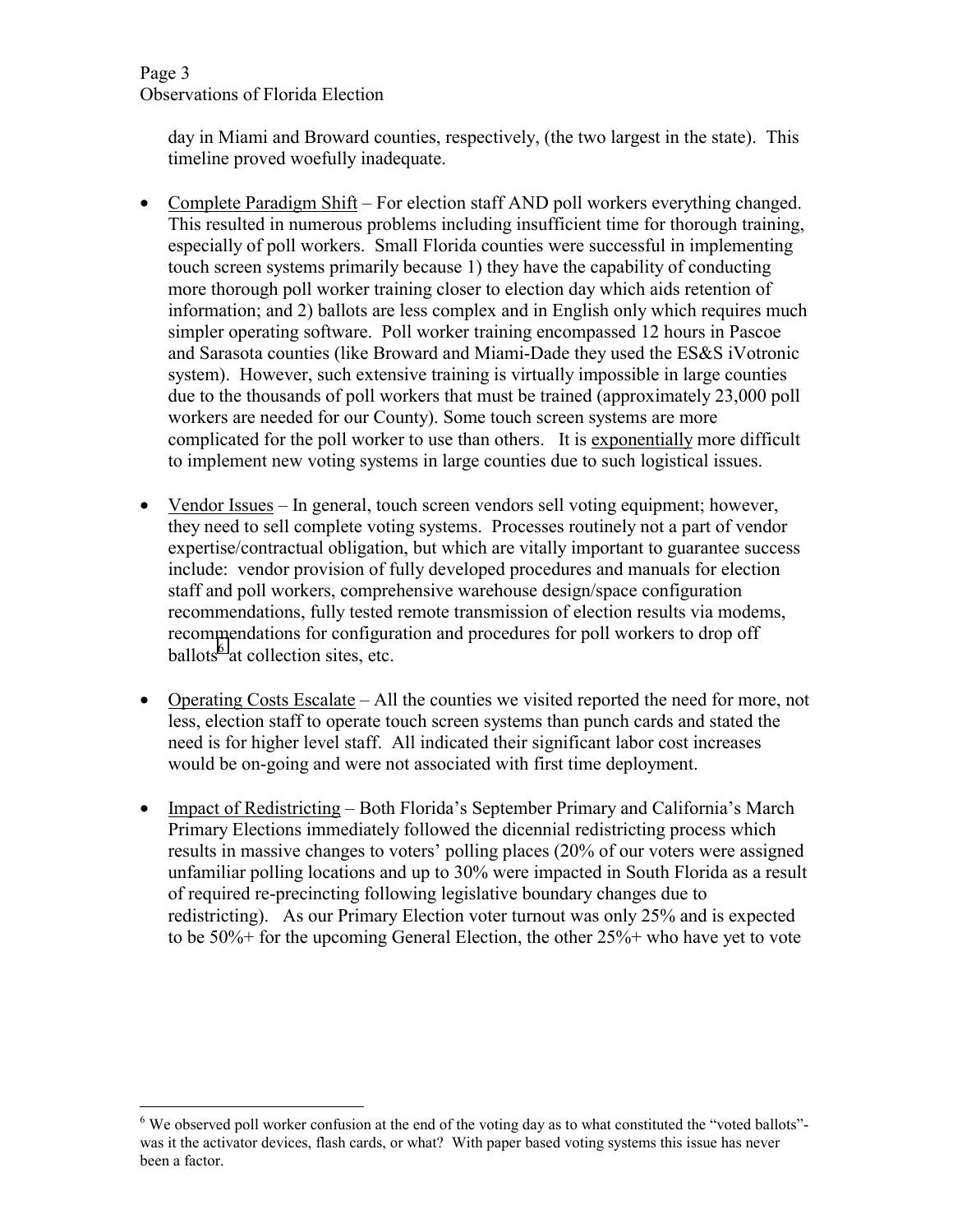#### Page 4 Observation of Florida Election

 $\overline{a}$ 

will confront new polling places for the first time this November. Even though voters are notified of their new polls, confusion is inevitable and disrupts the elections.

- What's so Hard About Opening a Polling Place? Our team watched live television coverage of Florida Secretary of State Jim Smith's September 11<sup>th</sup> press conference in which he expressed disbelief that the two largest counties had difficulty opening polling places. As you know, our County had a similar although less pervasive experience during the March 2002 Primary Election<sup>7</sup> due to a combination of factors fully explained in an April 2002 report to your Board. Mr. Smith's frustration undoubtedly mirrors the public's belief that operating a polling place is a simple endeavor. But that perception does not reflect today's reality. Election laws at the state level have undergone rapid change over the past few years and the introduction of new voting equipment adds a further level of complexity. In effect the polling place is a changed environment although it looks the same to most people.<sup>8</sup>
- Flawed Election Laws Even after the Florida state legislature enacted significant changes to election laws following the November 2000 election, many glaring inadequacies remain. Chief among them is the requirement for unofficial election results (including provisional ballots which were introduced in Florida for the first time statewide on September  $10<sup>th</sup>$ ) to be reported to the state by all the counties two days after the election. The deadline was 5 p.m. on Thursday, September  $12^{th}$ . This was also the deadline for any candidate, within  $\frac{1}{2}\%$  of the vote count of an opponent, to request a recount. Florida election officials, many of whom consulted with California colleagues familiar with provisional voting, had explained to the legislature that provisional ballots would take more time to determine eligibility prior to counting. However, their pleas for sufficient time were ignored. Speed and accuracy are both desired in election tabulation but are inherently in conflict. In effect the Florida legislature gave priority to speed over accuracy, a conclusion that is also reflected in the requirement for official certification of all election results within seven days of an election<sup>9</sup>. This short timeline (compared with 28 days for official

<sup>&</sup>lt;sup>7</sup> When 124 of our polling places (2.5%) opened late compared with a reported 10 to 15% in Broward and Miami-Dade counties.

 $8<sup>8</sup>$  I use the following analogy to explain the invisible but major changes in today's polling place environment: *Picture two fish tanks side by side. One contains a colorful fish in fresh water and one holds a tropical fish swimming in salt water. To the unsuspecting eye they both look like fish tanks. A new person is assigned to clean one tank but is not given complete training or misunderstands the instructions and temporarily places the tropical fish in the fresh water tank and then stares in disbelief when s/he looks back and discovers the fish has died.* 

<sup>&</sup>lt;sup>9</sup> Janet Reno, 7 days after the election when results were officially certified, had narrowed the margin to within the  $\frac{1}{2}\%$  of the vote with Bill McBride and would have been entitled to an automatic, statewide recount for Governor if all the votes had been allowed to be tabulated prior to the deadline for a candidate to request a recount. In California, and most other states, a recount request is submitted by a candidate AFTER official results are certified when that candidate knows whether he/she won or lost and the actual margin of difference between the apparent winner and loser is known.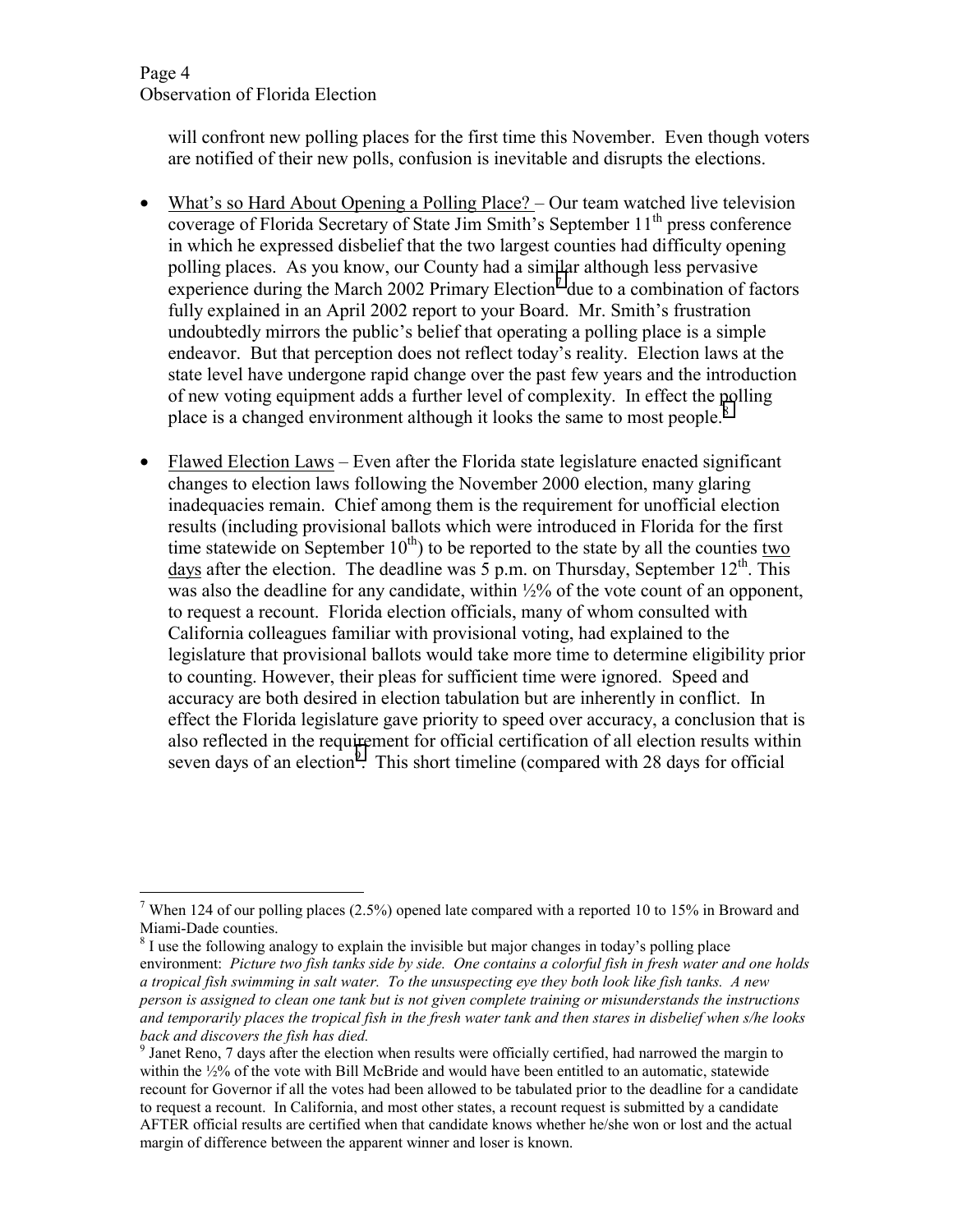$\overline{a}$ 

election results certification in California) forecloses the ability to conduct a thorough reconciliation of election statistics prior to certifying results. In Florida there is no legal requirement to count the number of voters who sign in at each precinct and reconcile that number with the ballots cast per precinct. With only a week to certify results and no legal requirement, this procedure was not done in the large counties we visited. This crucial audit step is legally required prior to official certification in California to assure confidence in the accuracy of the number of votes cast. It would now appear especially important to do this reconciliation, post election, in order to determine if indeed all of the votes were harvested from the flash cards and included in the official count, especially in those counties where major problems existed.

Additionally, provisional ballots are counted in Florida only if the eligible voter casts the ballot in his/her assigned precinct. The law does not permit the ballot to be counted when a voter goes to vote in a neighboring precinct that has the same ballot combination of candidates/issues as the home precinct<sup>10</sup>, as is the case in California law. Voters showing up at wrong polling places is more prevalent at elections immediately following redistricting as was the case here. We witnessed one voting location in Miami Beach where two precincts were set up in the same room in a community center. One precinct (021) opened on time and many voters had been casting ballots since 7 a.m. When we arrived at  $11:30$  a.m. the other precinct (014) was still not open and no voting occurred until a technician arrived to boot up the equipment about 11:45 a.m. (a number of voters had been waiting for hours to vote and we were told others had left). Both of these precincts were in the same room and contained the same ballot combination with the exact same candidates/issues, but Precinct 014 voters were not allowed to vote on the provisional voting booth for Precinct 021 due to the narrow nature of Florida's provisional ballot law.

• County Pollworker Program – As you know, our County implemented a voluntary County Employee Pollworker Program in November 1998 that has grown from 360 County employees to 2,130 participants in the March 2002 Primary Election. The eventual goal is placement of 5,000 County employees (one for each of our 5,000 voting precincts) prior to converting from punch cards to modern voting technology. Several of the counties we visited had recently begun to institute a similar County Employee Pollworker Program but their programs were not fully developed. Postelection news accounts, as well as the aforementioned OIG report, reveal that the three largest Florida counties (Broward, Miami-Dade and Palm Beach, all of which we visited) are now formally instituting such programs. In Miami-Dade for this November's General Election the program will be mandatory involving up to 15% of the total County workforce. Their programs will be expensive as they entail paying their county employees overtime  $(1 \frac{1}{2})$  times regular pay) for the hours worked

<sup>&</sup>lt;sup>10</sup> Miami-Dade County had 212 separate ballot combinations for this election. Our ballot for November 5, 2002 contains 818 separate ballot combinations.